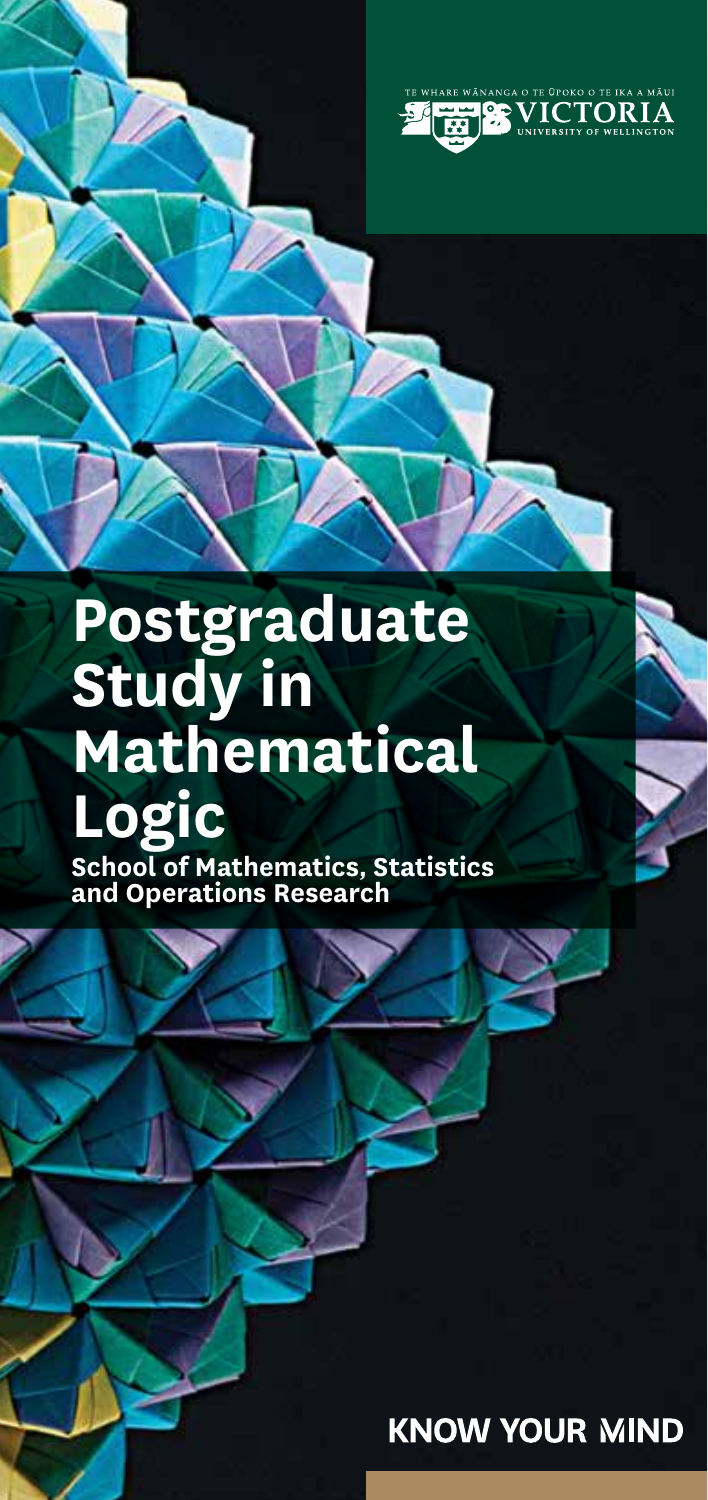# Leading in Research

The School of Mathematics, Statistics and Operations Research at Victoria University of Wellington, New Zealand, is home to one of the leading Mathematical Logic research groups in the world.

Recent graduates in mathematical logic have won national and international prizes for their thesis research.

The group conducts research in all the major fields of mathematical logic:

- ͞ Set Theory
- ͞ Computability Theory
- ͞ Proof Theory
- ͞ Model Theory
- ͞ Complexity Theory

## Postgraduate Study in Mathematical Logic

The School offers supervision for PhD and Master's degrees in Mathematics. Students with an undergraduate degree in Mathematics who wish to develop expertise in mathematical logic can also enroll in a BSc Honours degree or a Postgraduate Diploma in Science and undertake advanced-level coursework before a research degree. A prospectus giving details of these study options is available at **www.victoria.ac.nz/smsor**

For information on Masters by Thesis, see the following page at the website of the Faculty of Graduate Research: **www.victoria.ac.nz/fgr/masters**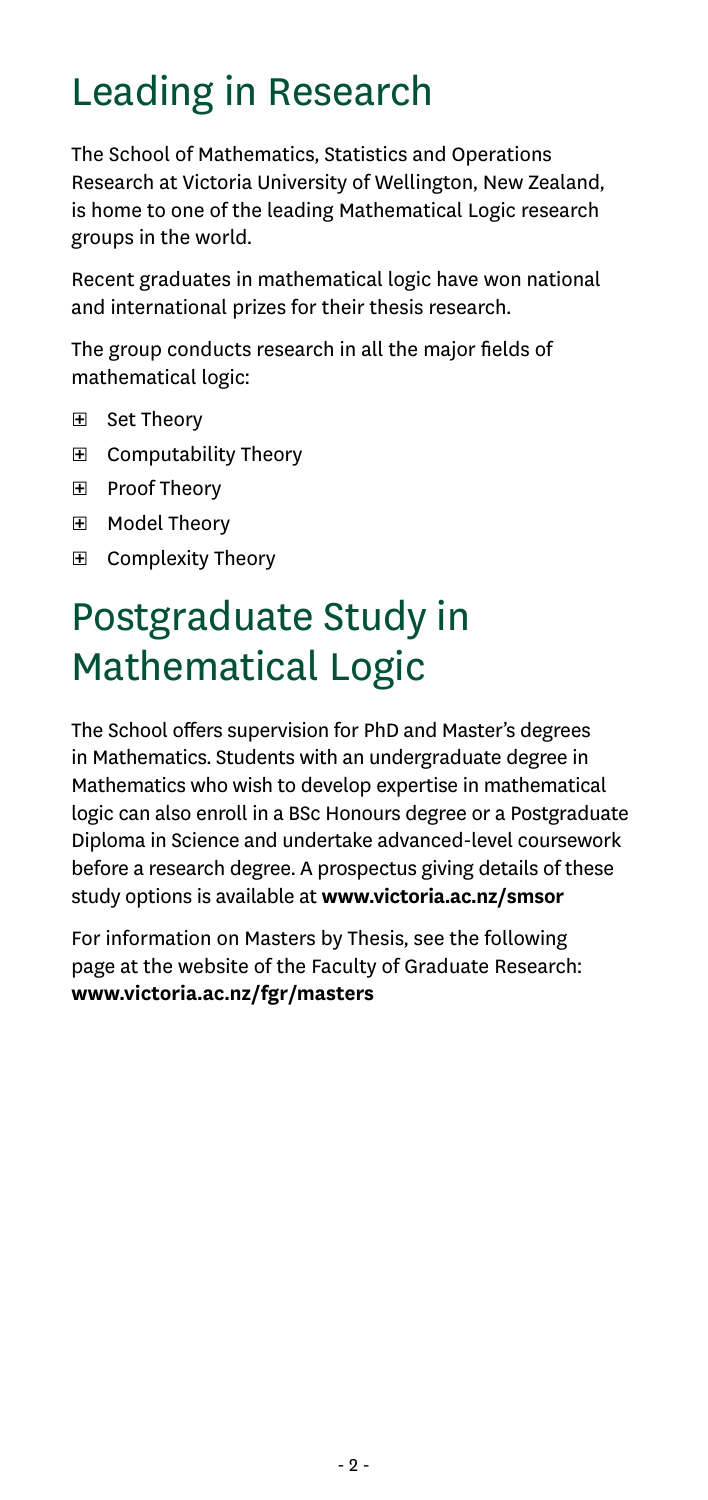## Admission to the PhD

The PhD programme consists of the preparation of a research thesis under individual supervision for a minimum of two years full-time study, although three years is usual, and four is the maximum.

The process of doctoral study, including application and admission, is managed by the Faculty of Graduate Research. Full information, including how to apply for admission, is available at **www.victoria.ac.nz/fgr**

The University offers a limited number of PhD scholarships, covering tuition fees and a living allowance. Competition for these is strong and requires a high GPA in a Master's degree or equivalent postgraduate qualification to be successful. Applicants are asked to supply documents and information including their full academic transcript, a statement of their research interest and experience, a writing sample, a research proposal if available and contact details for referees.

There are three application rounds each year, with closing dates of 1 March, 1 July and 1 November. Potential students are advised to make preliminary contact with a member of the academic staff with whom they may be interested in working. Staff email addresses have this format: **firstname.lastname@vuw.ac.nz**

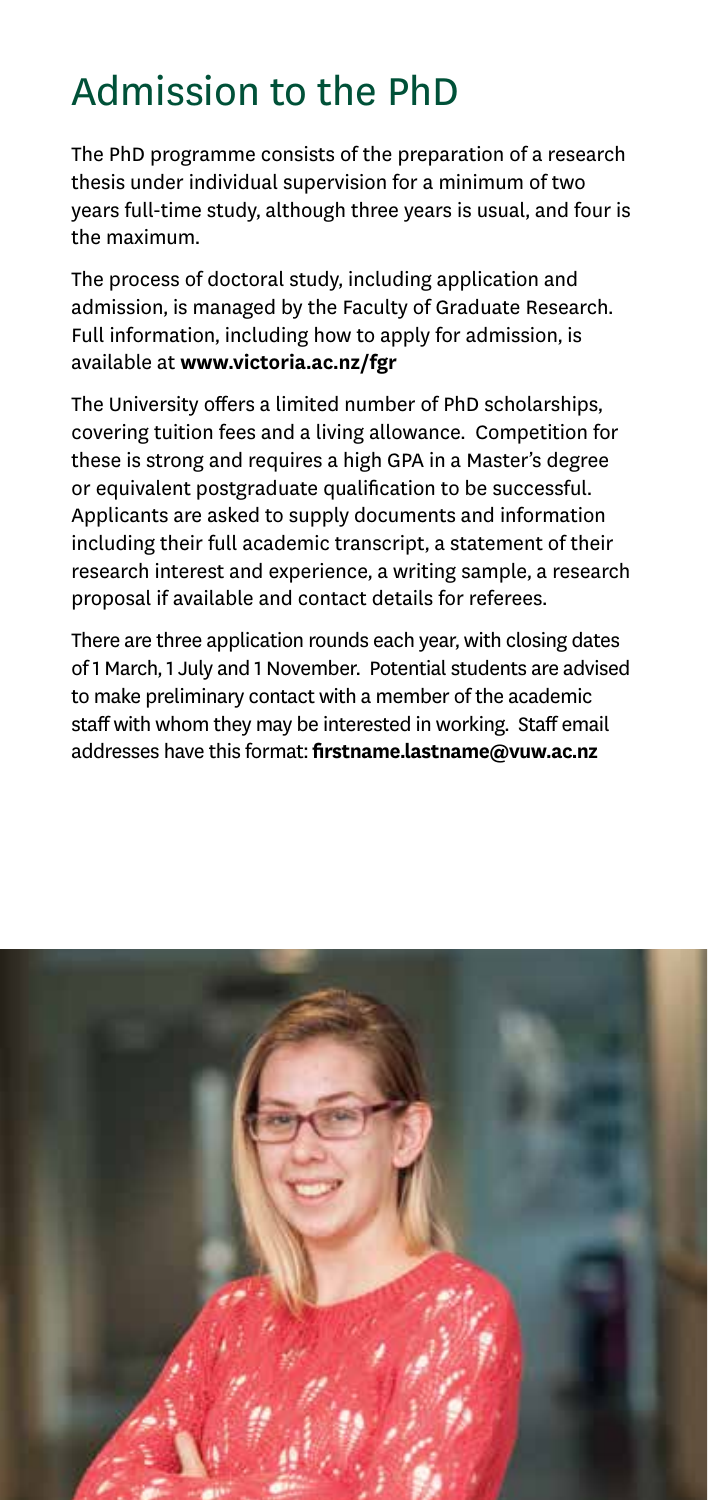## School of Mathematics, Statistics and Operations Research

The School is an academic unit within the Faculty of Science, with around 30 academic staff, a diverse and multicultural group of postgraduate students and a large body of undergraduate students in its majors. The School's teaching and research are highly regarded by current students, alumni and the international community. Academic staff consistently attract national and international grant funding, recognition through awards, invitations as plenary speakers at conference and membership of professional organisations.

Victoria is recognised as New Zealand's leading university for research quality and the School has strong links with other highly regarded disciplines within the University including philosophy, computer science, digital engineering, biological sciences, psychology, physics, and geophysics.

Students benefit from our central location in Wellington— a compact and cosmopolitan capital city by the sea, with a wide variety of social and cultural activities at hand. Our proximity to government and research institutes enables staff to build collaborations with a variety of organisations.

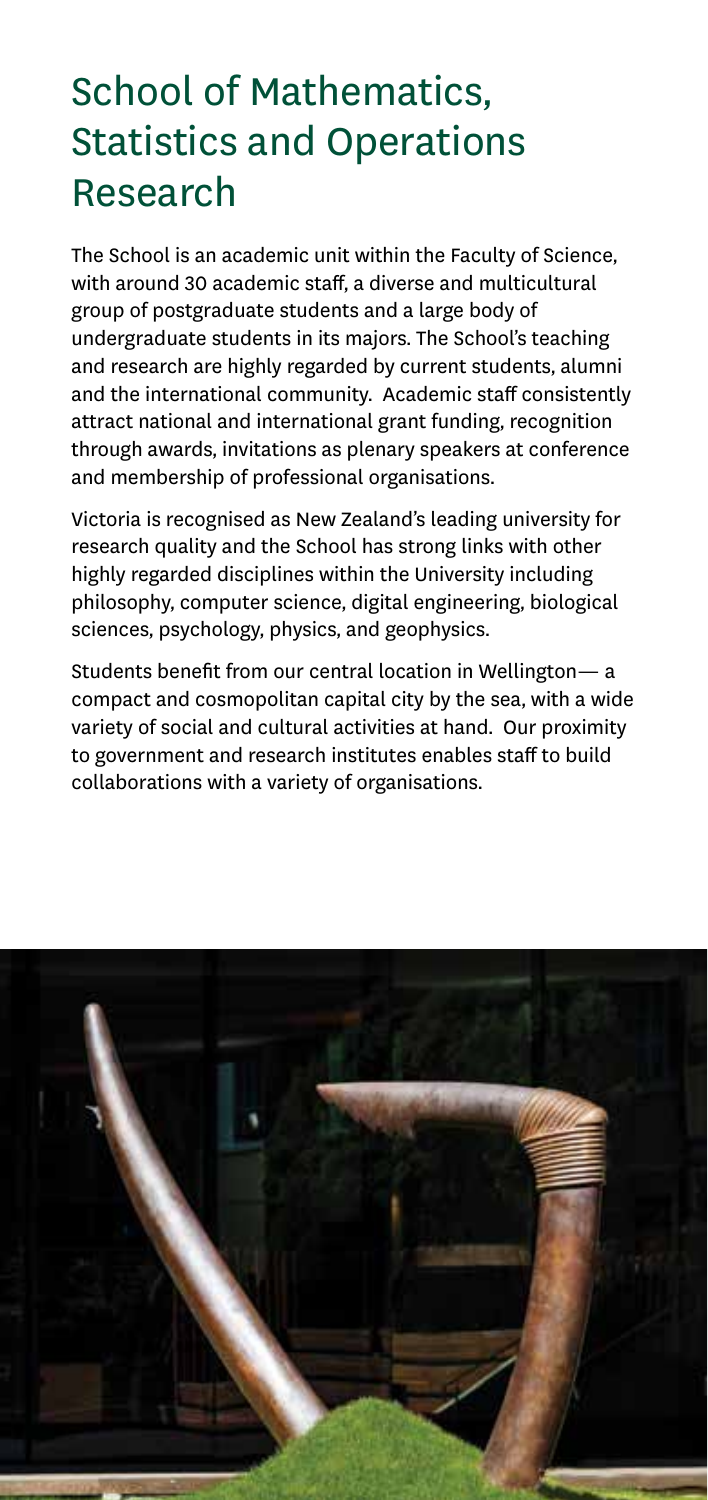### International students

Students come to study at Victoria from all over the world each year students from more than 100 countries make up the student population. There are many international communities in the city—Malaysian, Thai, Indonesian, Japanese, Chinese—that help to make international students feel at home in their new learning environment.

### Victoria International

Victoria International looks after the needs and welfare of international students, provides support and advice, and will meet you at the airport, then introduce you to Victoria and Wellington.

Victoria International runs an orientation programme one or two weeks before the beginning of each trimester. This includes a tour of Wellington and an introduction to Kiwi culture.

### Study to Work

If you are a student who has completed a qualification in New Zealand, you may be eligible for a Graduate Job Search Work Visa for a maximum of 12 months. Having found a job, you can apply for a further visa for up to two or three years under the Study to Work category.

### Application procedures

International students should apply through Victoria International: visit **www.victoria-international.ac.nz** for more information.

If your application is successful, you will be advised of all subsequent procedures, such as obtaining a student visa. Information is also available from New Zealand diplomatic or trade offices.

### Competence in English

If your first language is not English, you must show evidence of competence in English by taking a recognised test of English language proficiency—either IELTS overall band of 6.5, no sub-score below 6, or TOEFL 90 on the internet-based test with at least 20 in writing. If you need to study English before beginning your programme of study, it is highly recommended that you attend the November–February English Proficiency Course at the English Language Institute on campus.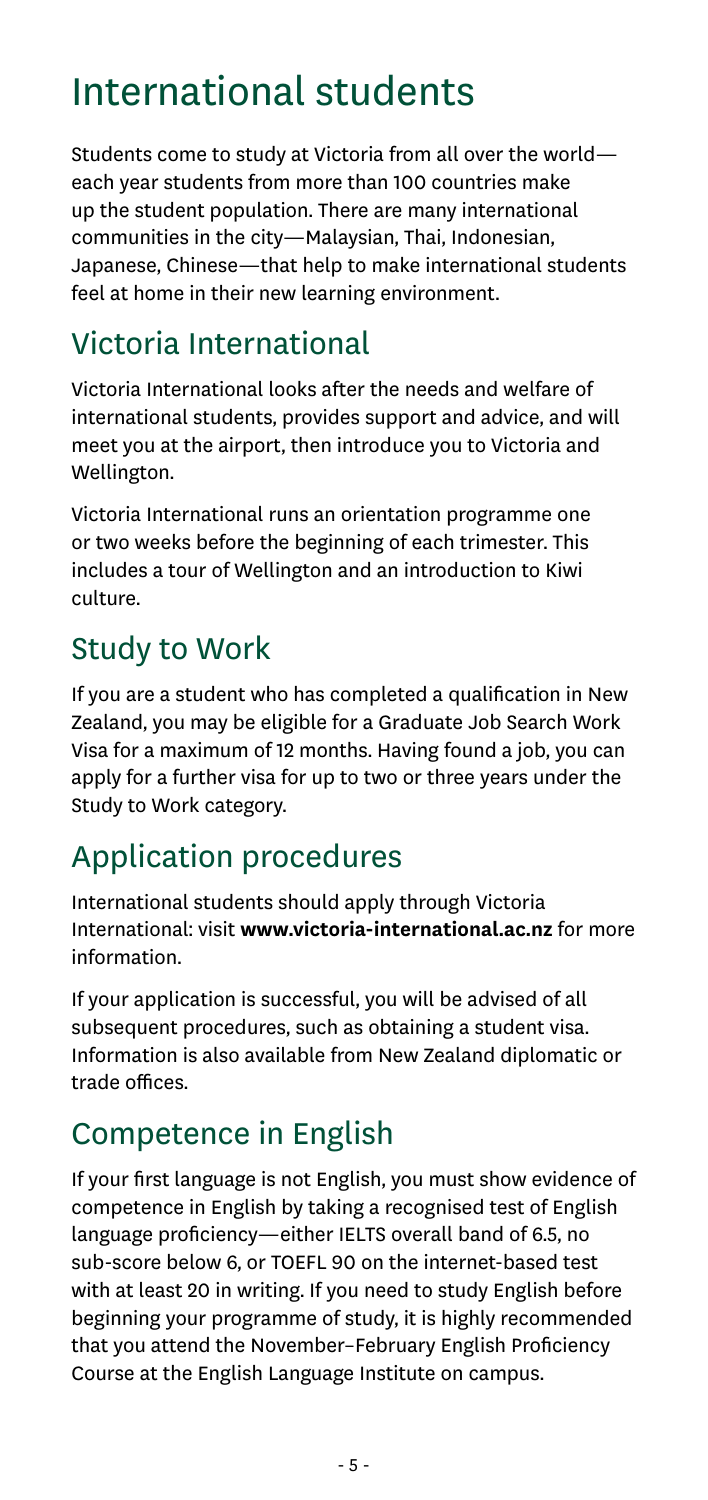# Academic staff in mathematical logic

#### **Professor Rod Downey**: Computability, complexity, combinatorics, algebra.

Co-author of *Parameterized Complexity* and *Algorithmic Randomness and Complexity*.

New Zealand Mathematical Society Research Award; Maclaurin and James Cook Fellowships; Fellow of Royal Society of New Zealand, American Mathematical Society, Australian Mathematical Society, New Zealand Mathematical Society, Association of Computing Machinery, Isaac Newton Institute; Royal Society of New Zealand Hamilton Memorial Prize and Hector Medal; New Zealand Association of Scientists Research Medal; Association for Symbolic Logic Shoenfield Prize; Editor Theory of Computing Systems, Archive for Mathematical Logic and Computability.

#### **Professor Rob Goldblatt**: Mathematical and philosophical logic, including model theory of modal and other intensional logics and algebraic logic.

Author of seven books including *Topoi: The Categorical Analysis of Logic*, *Logics of Time and Computation* and *Quantifiers, Propositions and Identity*. New Zealand Mathematical Society Research Award; Fellow of Royal Society of New Zealand; Royal Society of New Zealand Jones Medal for lifetime achievement in mathematics; editor for the Journal of Symbolic Logic, Studia Logica, Notre Dame Journal of Formal Logic, Journal of Applied Logic.

**Associate Professor Noam Greenberg**: Computability theory, algorithmic randomness, reverse mathematics, higher recursion theory, computable model theory, set theory.

Author of American Mathematical Society Memoir *The Role of True Finiteness in the Admissible Recursively Enumerable Degrees*. Rutherford Discovery Fellow; John Templeton Fellow; Turing Research Fellow; Royal Society of New Zealand Hamilton Memorial Prize; New Zealand Mathematical Society Early-Career Research Award.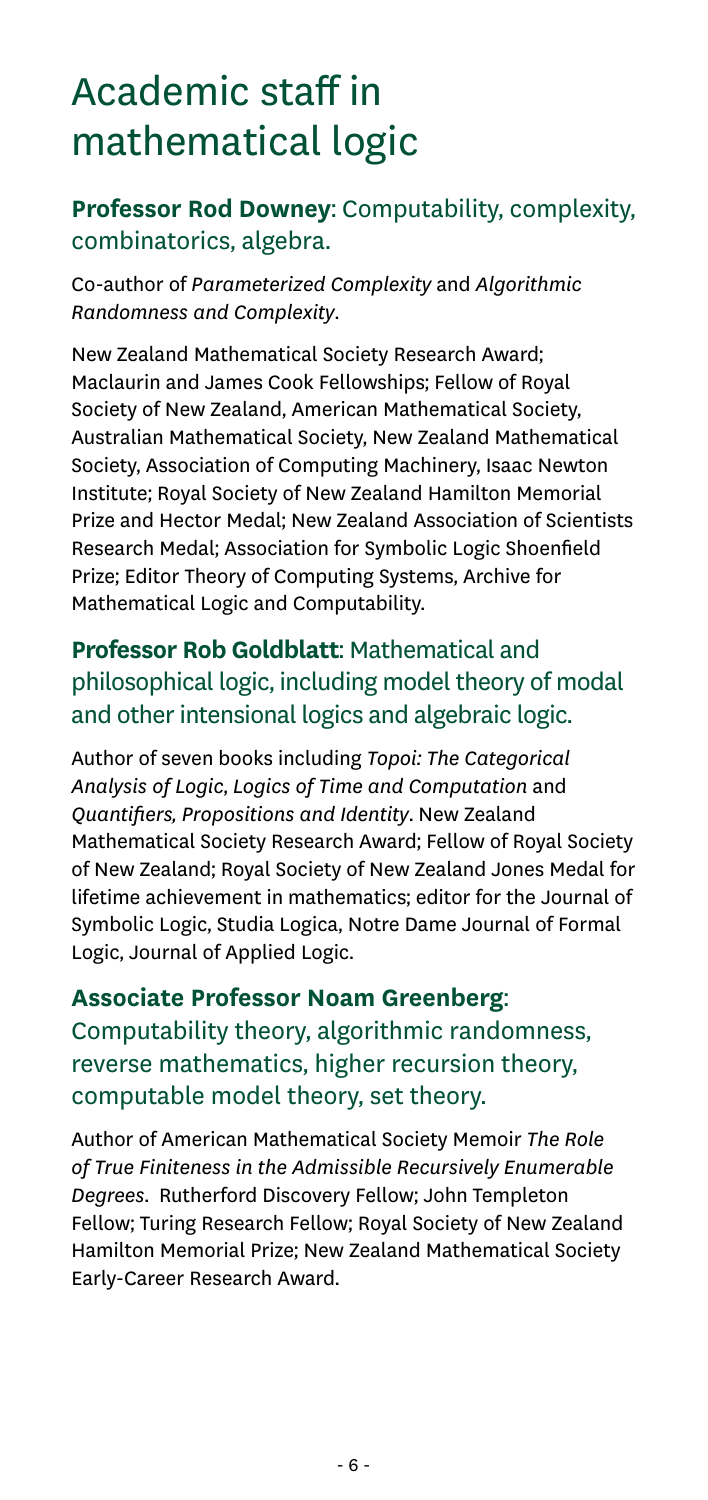#### **Dr Adam Day**: Algorithmic randomness, computability theory, models of set theory.

PhD (Victoria supervisors: Downey/Greenberg, 2011); Association for Symbolic Logic Sacks Prize for the Most Outstanding Doctoral Dissertation in Mathematical Logic (2011); Miller Institute Postdoctoral Fellowship at University of California, Berkeley.

#### **Dr Alex Usvyatsov**: Model theory, applications to functional analysis, probability, ergodic theory and combinatorics.

Co-author of *Model Theory for Metric Structures*. PhD (Hebrew Univ. of Jerusalem, supervisor: Saharon Shelah, 2006); Robert Sorgenfrey Distinguished Teaching Award (UCLA); EU Marie Curie Integration Grant (2012).

*The group regularly hosts postdoctoral research fellows.*